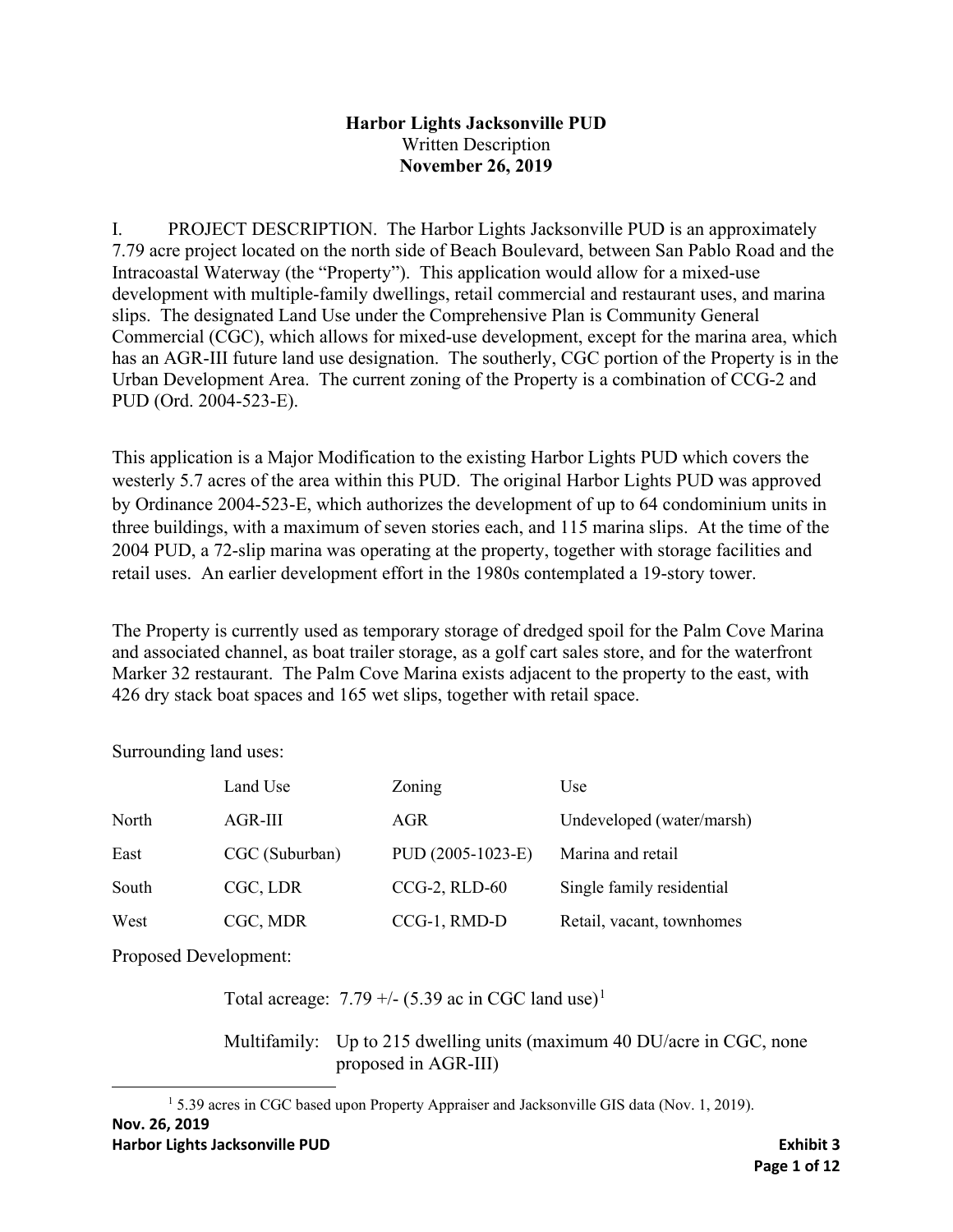Marina: up to 2.4 acres and up to 115 slips, subject to review by the Florida Fish and Wildlife Conservation Commission and St. Johns River Water Management District through the state Environmental Resource Permit program. Such marina shall be consistent with the Manatee Protection Plan.

Nonresidential uses: approximately 21,000 enclosed square feet as described below, subject to compliance with performance standards below.

A Conceptual Site Plan is included with this application, and includes structured parking, a relocation of the Marker 32 restaurant, and retail commercial uses along Beach Boulevard. Building locations and parking configurations are conceptual and may be refined during final engineering review.

- A. Permitted Uses and Structures. (compare CCG-1 District, § 656.313)
	- 1. Commercial retail sales and service establishments, except the sale of tires.
	- 2. Restaurants, including restaurants and cafes with the outside sale and service of food and beverages.<sup>[2](#page-1-0)</sup>
	- [3](#page-1-1). Banks, savings and loan institutions, and similar uses (without drive-through)<sup>3</sup>.
	- 4. Professional and business offices, buildings trades contractors that do not require outside storage or the use of heavy machinery, ditching machines, tractors, bulldozers, or other heavy construction equipment and similar uses.
	- 5. Art galleries, museums, community centers, gymnasiums, fitness, dance, art or music studios.[4](#page-1-2)
	- 6. Day care centers or care centers meeting the performance standards and development criteria set forth in Part 4.
	- 7. Off-street commercial parking lots meeting the performance standards and development criteria set forth in Part 4.
	- 8. An establishment or facility which includes the retail sale and service of beer or wine for off-premises consumption or for on-premises consumption in conjunction with a restaurant.
	- 9. An establishment or facility which includes the retail sale and service of all alcoholic beverages including liquor, beer or wine for on-premises consumption or off-premises consumption or both in conjunction with a restaurant meeting the minimum size and seating requirements for a restaurant-related alcoholic beverage license from the State of Florida.<sup>[5](#page-1-3)</sup>

<span id="page-1-0"></span><sup>&</sup>lt;sup>2</sup> Outside sale and service of food is normally allowed by exception (only) in CCG-1. We are seeking to allow outside sale and service of food and beverages as a permitted use to encourage urban, outside activity in this mixed use center.

<sup>&</sup>lt;sup>3</sup> CCG-1 normally allows drive-throughs.

<span id="page-1-2"></span><span id="page-1-1"></span><sup>4</sup> added gymnasiums and fitness for clarification to the category in which these uses are normally allowed by the City in CCG-1.

<span id="page-1-3"></span><sup>&</sup>lt;sup>5</sup> The regular CCG-1 district allows sale and service of all alcoholic beverages including liquor by exception only, without limitation as to the type of use. The requested PUD would allow restaurants qualifying for restaurantrelated alcoholic beverages licenses to serve all alcoholic beverages as a permitted use.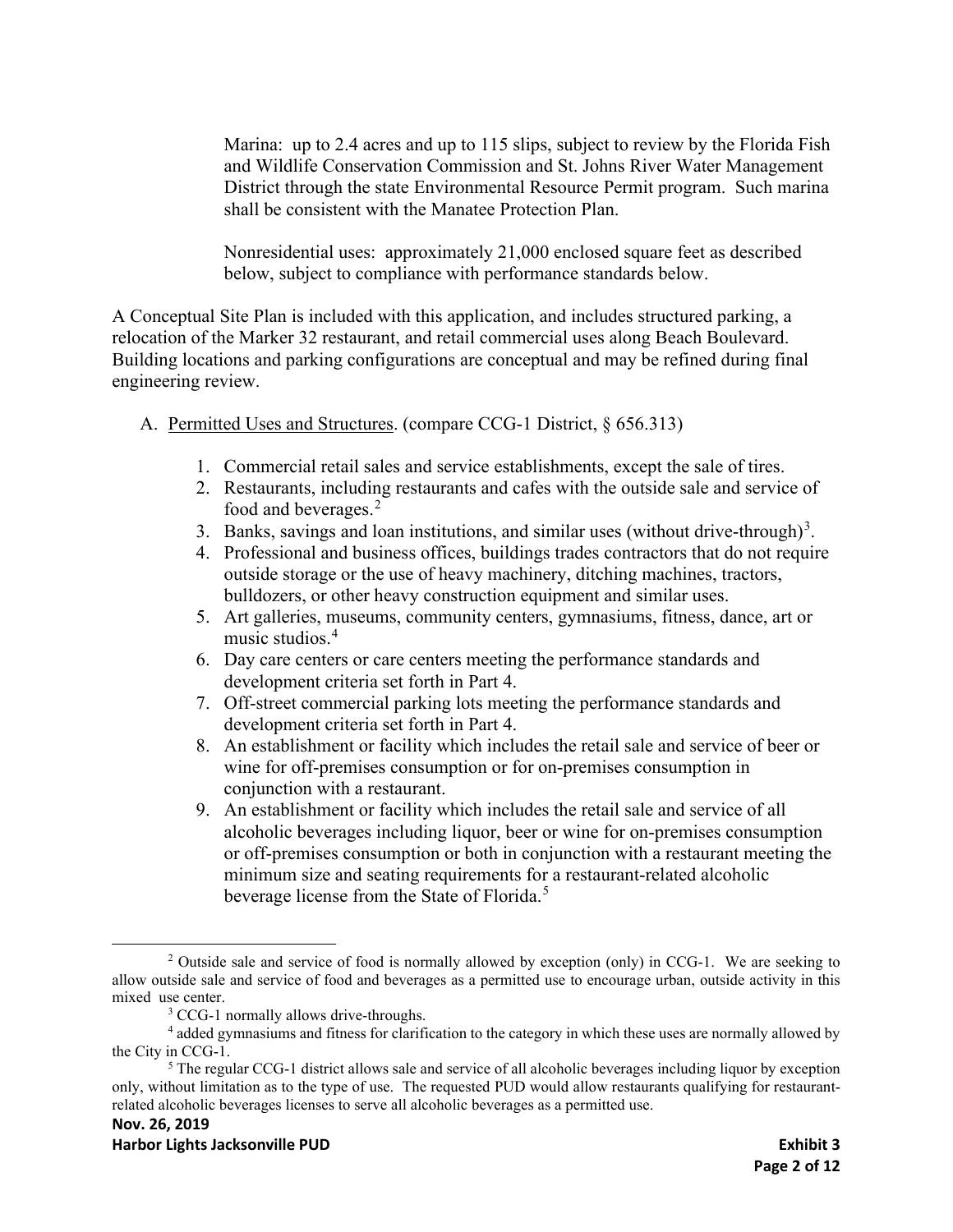- 10. Outdoor music in conjunction with a restaurant, provided that it is allowed only between the hours of 11:30am and 10:00pm on Sunday through Thursday and between 11:30am and 11:00pm on Fridays, Saturdays and national holidays.
- 11. Permanent or restricted outside sale and service of alcoholic beverages, meeting the performance standards and development criteria set forth in Part 4.<sup>[6](#page-2-0)</sup>
- 12. Express or parcel delivery offices and similar uses (but not freight or truck terminals)
- 13. Veterinarians and animal boarding, subject to the performance standards and development criteria set forth in Part 4.
- 14. Essential services, including water, sewer, gas, telephone, radio, television and electric, meeting the performance standards and development criteria set forth in Part 4.
- 15. Outside retail sales of holiday items, subject to the performance standards and development criteria set forth in Part 4.
- 16. Multiple-family dwellings, except not on the ground floor facing Beach Boulevard.
- 17. Marina uses, including in-water storage and light maintenance of boats, associated retail sales and other ancillary marina activities. Marinas are also subject to state permitting through the Environmental Resource Permit program. Such marina shall prohibit liveaboards (persons living long-term on boats also kept long-term in the marina), and the marina may offer transient slip rental, long-term slip rental, and rental offered in conjunction with the project's residential uses.
- 18. Existing uses, including boat display, long-term boat and boat trailer storage (on land), truck storage, golf cart sales and storage, and dredged material storage, may continue, but are anticipated to be phased out with construction of the proposed development.
- B. Uses allowed by exception. None.
- C. Minimum lot requirements (width and area). None, except as set forth in Chapter 656, Part 4 for certain uses.
- D. Maximum lot coverage by all buildings and structures. 80%
- E. Maximum impervious surface area. 85%
- F. Minimum yard requirements. None.
- G. Maximum building height. 85 feet. Building height means the vertical distance from the required finished floor to the peak of the roof or parapet. Spires, belfries, cupolas, and chimneys that are not intended for human occupancy shall not count towards height measurement. Other roof-top appurtenances and mechanical equipment not intended for human occupancy may be placed above the roof line provided it is not visible from an

<span id="page-2-0"></span><sup>6</sup> Permanent outside sale and service (of alcoholic beverages) is normally allowed in CCG-1 by exception. To encourage ground level activity in this mixed use project, we are proposing to allow this as a permitted use without the need to seek an exception.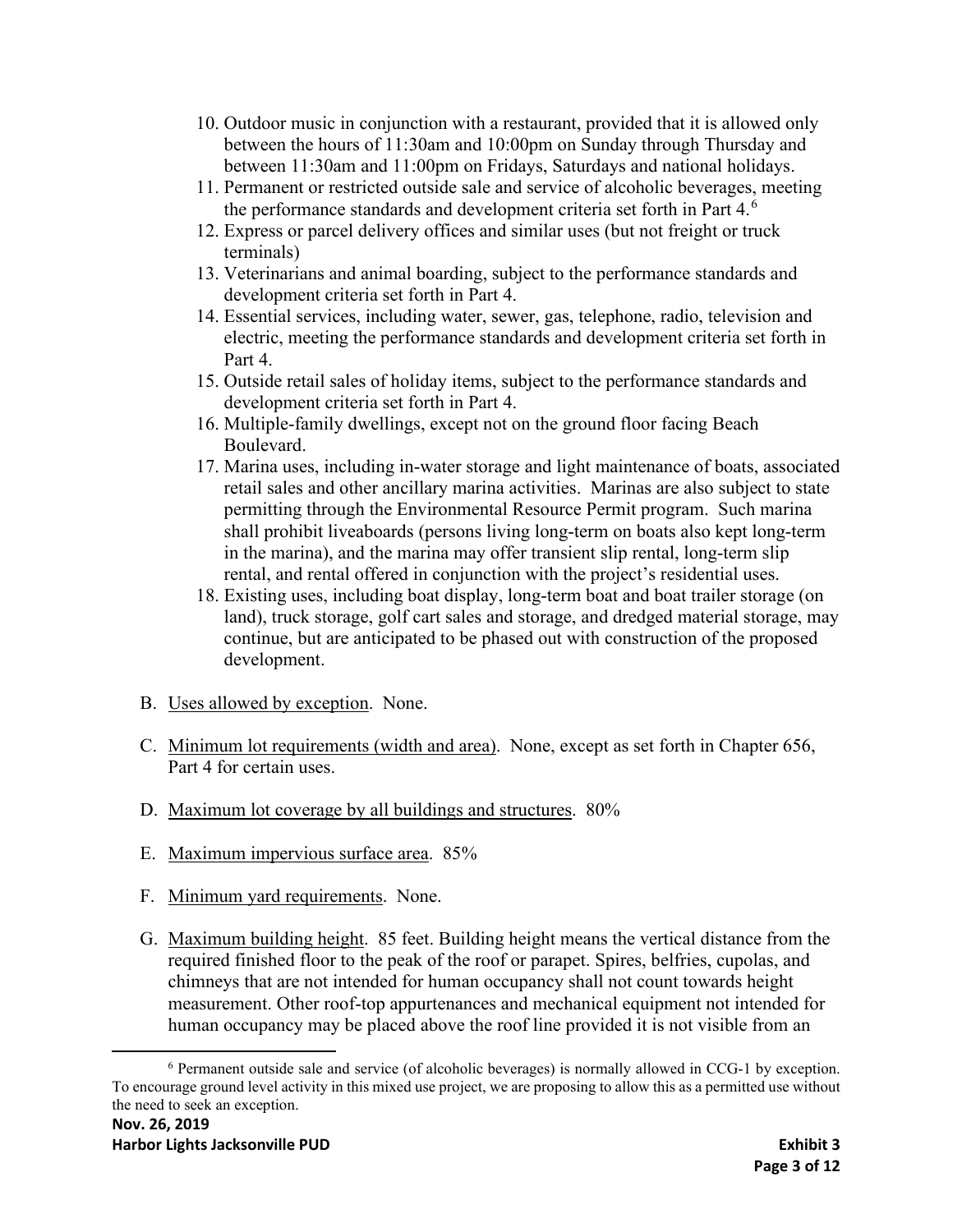adjacent right-of-way, except that solar panels may be visible from an adjacent right-ofway. [7](#page-3-0)

- H. Maximum Residential Density. 40 units per gross acre within the CGC-Urban land use area. Density is limited in the area identified in the Site Plan as the "CHHA Area" to a maximum of 20 dwelling units/acre, unless and until a revised Northeast Florida Hurricane Evacuation Study or other site specific, reliable data and analysis demonstrates that the portion of this area to be developed with residential uses is not within the CHHA. No residential uses are proposed in the AGR-III portion of the Property.
- I. Accessory Uses (compare 656.403).
	- 1. Accessory uses allowed under section 656.403, Zoning Code.
	- 2. In connection with multiple-family dwellings, coin-operated laundromats and other vending machine facilities, day care centers, establishments for sale of convenience goods, personal and professional service establishments; provided, however, that these establishments shall be designed and scaled to meet only the requirements of the occupants of these multiple-family dwellings with no signs or other external evidence of the existence of these establishments.
- J. Parking. To accommodate parking needs at buildout, the development plan contemplates the development of structured parking. The following ratios were developed based on the Institute of Traffic Engineers' Parking Generation average weekly rates for individual land uses, taking internal capture into account.
	- 1. Business, commercial or personal service establishments, and all other allowable uses not listed: minimum 2.004 spaces per 1,000 square feet of gross floor area.
	- 2. Restaurants: minimum 0.406 spaces per patron seat (including indoor and outdoor patron seating).
	- 3. Multiple-family dwellings: minimum 1.073 spaces per dwelling unit.
	- 4. Marina: minimum 0.316 space per boat slip.
	- 5. All other uses not listed: minimum parking and bicycle parking requirements shall be met consistent with section 656.604, Jacksonville Zoning Code (Sept. 2019).
	- 6. Shared parking: For individual users, which may own their sites in fee simple, parking may be provided "off-site" within the PUD and may be shared with other users/uses, so long as the PUD in its entirety provides sufficient parking for all proposed uses. When determining whether sufficient parking is provided, the operating hours and usage patterns of the users should be taken into account.
	- 7. Maximum parking ratios: There shall be no maximum parking ratio for the uses allowed within this PUD.
	- 8. Tandem parking spaces are specifically allowed. Valet parking is allowed.
- K. Landscaping. Landscaping will be provided consistent with Part 12 of the Zoning Code except that no landscaping requirements apply within or adjacent to the perimeter of structured vehicular use areas.

<span id="page-3-0"></span>**Nov. 26, 2019** <sup>7</sup> Definition based upon definition in Zoning Code, except omitting exceptions for certain zoning overlay districts which are not relevant as to this location, and adding provision regarding solar panels.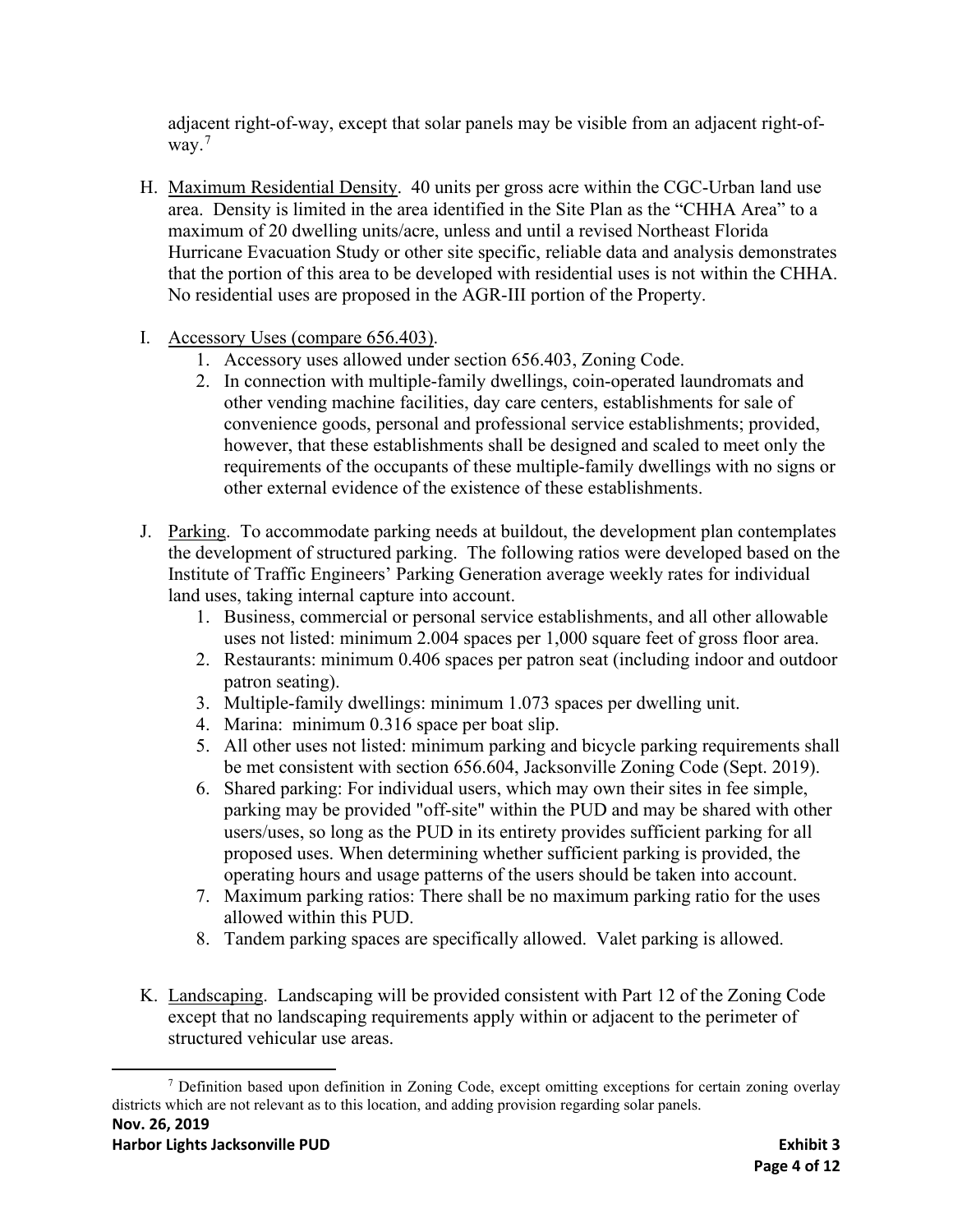- L. Signage. Signage shall be allowed as follows below:
	- 1. West Shared Entrance Sign. The westerly entrance to the Project on Beach Boulevard may have a shared entrance sign up to 48 square feet in area and up to 15 feet in height, identifying the project name and individual tenants or users in the Project, on multiple panels. Such sign may be internally or externally illuminated, and may be one-sided or two-sided.
	- 2. East Shared Entrance Sign. The easterly entrance to the Project on Beach Boulevard may have a shared sign up to 300 square feet in area and up to 35 feet in height, identifying the project name and individual tenants or users in the Project, on multiple panels. Such sign may be internally or externally illuminated, and may be one-sided or two-sided.
	- 3. Wall Signage. Wall signs are allowed on buildings facing Beach Boulevard, west on the west façade of the westernmost commercial building, and on the north and south walls of any waterfront commercial uses, not to exceed ten percent of the square footage of the occupancy frontage or respective side of the building.<sup>[8](#page-4-0)</sup>
	- 4. Under the Canopy Signs. One under the canopy sign per occupancy not exceeding a maximum of eight square feet in area is permitted; provided, any square footage utilized for an under the canopy sign shall be subtracted from the allowable square footage that can be utilized for wall signs.
	- 5. Flags. In lieu of the street frontage sign permitted in subsection (3) above, a flag containing a business logo or other advertising is permitted; provided, the square footage of any such flag shall not exceed 100 square feet, or 35 percent of the allowable square footage of the street frontage sign permitted in subsection (3) above, whichever is smaller; and provided further that the pole upon which such flag is flown shall not exceed fifty (50) feet in height. Only one flag containing a business logo or other advertising shall be permitted for a premises, regardless of any other factors such as number of tenants on the premises or total amount of street frontage. Further, any flag allowed pursuant to this subsection shall not be illuminated by any means, with the exception of lighting associated with an American flag being flown on the same flag pole.
	- 6. Awning Signs. In addition to any other signs allowed under this PUD, awning signs that project into public space shall be allowed, subject to the following criteria:

a) That the total square footage of signage does not exceed 12 square feet;

b) That the height of the letters shall not exceed 20 inches;

<span id="page-4-0"></span>**Nov. 26, 2019**  $8$  §656.1303(j)(1) normally limits the wall signs to the side of the building abutting a public right-of-way or approved private street.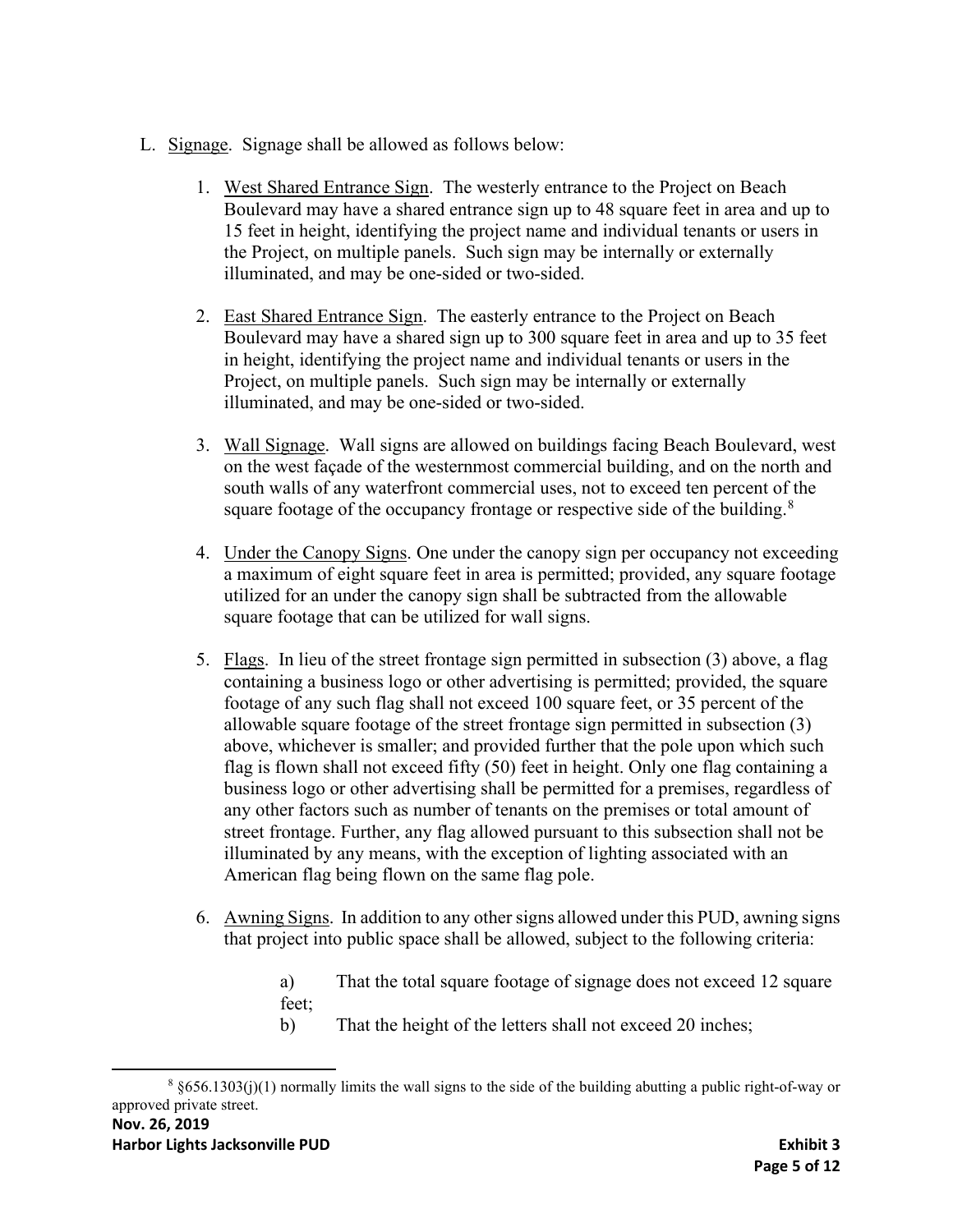c) That the numbers of awning signs for each property shall be limited to one sign per occupancy frontage or unlimited where the distance between the same is a minimum of 20 feet;

d) That portion of an awning sign which is not perpendicular to the wall to which the awning is attached shall be subtracted from the allowable number of maximum square footage any signage otherwise allowable;

e) That awning signs shall comply with the requirements of Section 323.104(i), Jacksonville Zoning Code; and

f) That in the event the Ordinance Code is amended to modify the requirements for awning signs, any lawfully erected awning sign existing at the time of the amendment shall be permitted to remain, but shall come into compliance should it be replaced;(g)That no signage shall be allowed on that portion of the awning sign which is perpendicular to the wall to which the awning is attached;(h)That no awning sign shall be directly or indirectly illuminated.

- 7. Prohibited Signs.
	- a) Mobile billboards.
	- b) Signs which are unlawful under Section 326.104 or Sections 614.142 or 656.1320, Jacksonville Ordinance Code.
	- c) No permit shall be issued for any sign that would lie within 200 feet of a structure listed on the National Register of Historic Places (other than a sign which identifies or describes the historic structure), unless the sign to be permitted is a wall sign, freestanding sign or ground sign which is located immediately adjacent to the wall of a building, is parallel to, or virtually parallel to the wall and does not extend beyond the vertical or horizontal limits of the wall. Distance measurements shall be calculated from the property line of the land on which the historic structure is located and shall be measured along any street which provides street frontage for the historic structure.
	- d) In addition to the signs prohibited above, no signs shall be permitted in any locations which are expressly prohibited by the provisions of F.S. Ch. 479, as required by F.S. § 479.15(1).
	- e) Animated, flashing and revolving signs are prohibited in all districts.
	- f) Remote controlled blimps containing commercial advertising.

8. Real Estate Signs. In addition to any other signs allowed, any lot may have erected on it a temporary, nonilluminated real estate sign not exceeding 24 square feet in area, but only when such property is actually for sale or rent. For the purpose of this subsection, the term "lot" shall include the entire area: (1) within the legal boundaries of the lot itself, and (2) between five feet from the edge of the pavement and ten feet from the nearest intersection or driveway, and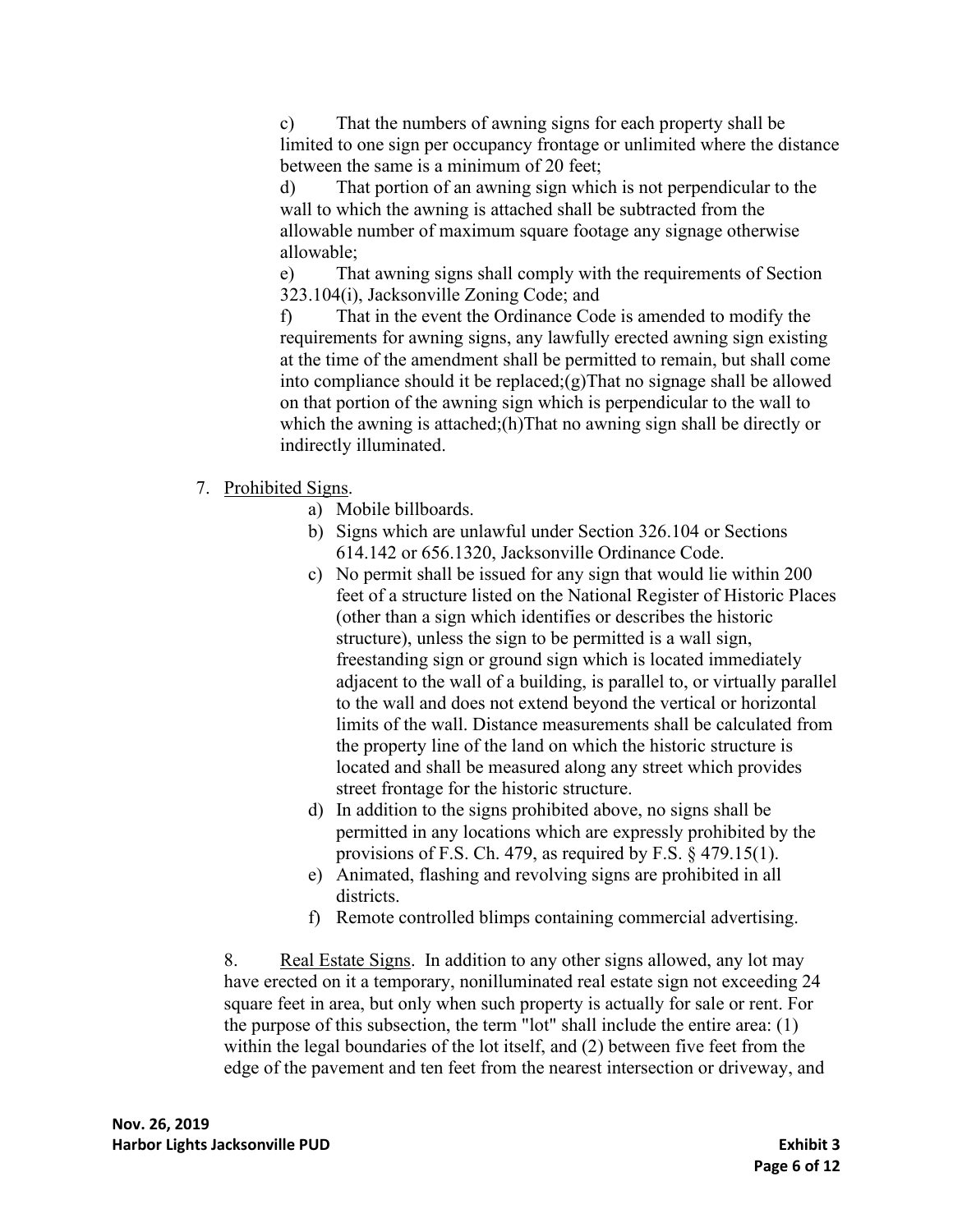the front lot boundary line of a single family residential lot (in the case of corner lots, both front lot lines shall be considered).

9. Construction signs. In addition to any other signs allowed, any lot may have erected on it one temporary, nonilluminated construction sign not to exceed 32 square feet, but only while construction is in progress on such property. These signs shall be set back from the right-of-way not less than ten feet.

10. Unlawful sign messages. Section 656.1309, Jacksonville Zoning Code (October 2019) regulates certain commercial messages and is hereby incorporated by reference.

11. Severability. The provisions of section 656.1319, Jacksonville Zoning Code, apply to the signage provisions of this PUD.

12. Temporary directional business signs for businesses hindered by a government agency. The provisions of 656.1321, Jacksonville Zoning Code, apply to the signage provisions of this PUD.

# M. Differences between Proposed PUD and Zoning Code.

- 1. Residential use. The CCG-1 zoning district (656.313) allows multi-family uses by exception. This application proposes to allow multi-family uses by right, subject to compliance with the PUD Site Plan and the standards and criteria of this PUD. The proposed parking minimum of 1.7 spaces/unit differs from the standard code requirement, which varies based upon the number of bedrooms.
- 2. Outside sales and service. The proposed PUD would allow outside sales and service of alcohol by right (where in conjunction with a permitted use also allowing alcohol sales) to encourage outside commercial and pedestrian activity in and around its buildings and in accord with the more urban design of this project. The CCG-1 zoning district allows such sales by exception.
- 3. Limited uses. Numerous uses were deleted from the list of uses normally allowed by right or by exception in the CCG-1 zoning district, given the scale and mixed use nature of the project.
- 4. Shared entrance signs. Section 656.1303 does not expressly provide for shared entrance signs, but these are common in multi-use projects.
- 5. Wall signs facing north. Section 656.1303(j) allows wall signs facing public rights-of-way and approved private streets. The proposed PUD would allow wall signs of waterfront commercial uses to face towards the open waters north of the landward portion of the Property. This is appropriate given the project's location on the water.
- 6. Density and Height. There are no minimum yard requirements; the current CCG-1 district provides for a 10 foot rear yard. The proposed height limit is taller than the CCG-1 district's 60 foot maximum.
- 7. Parking Ratios. The proposed parking ratios are based on the Institute for Transportation Engineers' Parking Generation rates and internal capture.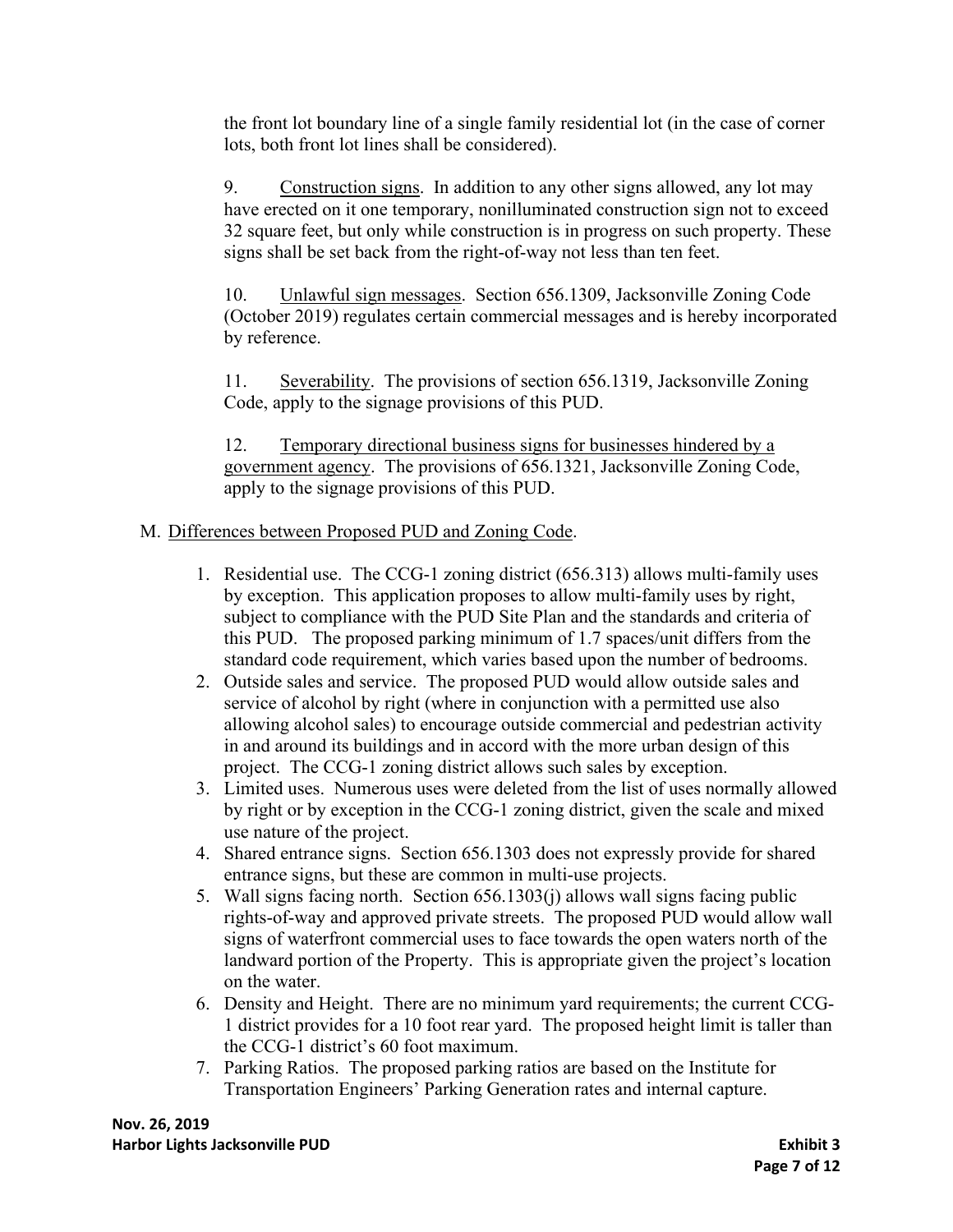#### N. Quantitative Data.

- 1. Development Team
- Owners: Palm Cove Marina Holdings, LLC Eugene Sur 14603 Beach Boulevard #100 Jacksonville, FL 32250 [ccversion5@yahoo.com](mailto:ccversion5@yahoo.com)
- Developer: Cadenza Partners Nick Sartori 701 Market Street, Suite 111 #5031 St. Augustine, FL 32095 [Nick.sartori@cadenza-partners.com](mailto:Nick.sartori@cadenza-partners.com)

#### Planner/Architect:

Ervin Lovett Miller (ELM) Russ Ervin 1035 Kings Avenue Jacksonville, FL 32207 [rervin@elmplan.com](mailto:rervin@elmplan.com)

- Legal: Sodl & Ingram PLLC Thomas O. Ingram, Esq. 233 E Bay Street, Suite 1113 Jacksonville, FL 32202 (904) 612-9179 [thomas.ingram@si-law.com](mailto:thomas.ingram@si-law.com)
	- 2. Site Data Table See **Exhibit F**
	- O. Project Phasing. The applicant anticipates that development will either be initiated and completed in one, ten-year phase, or with initial redevelopment of a restaurant (i.e. Marker 32) with surface parking. The timing and sequence of development is ultimately dependent upon market conditions.
	- P. Operation and Maintenance. The owner anticipates that it, its successors and assigns will be primarily responsible for operation and maintenance of shared facilities within the PUD. Should a commercial property owners' association be formed in the future, the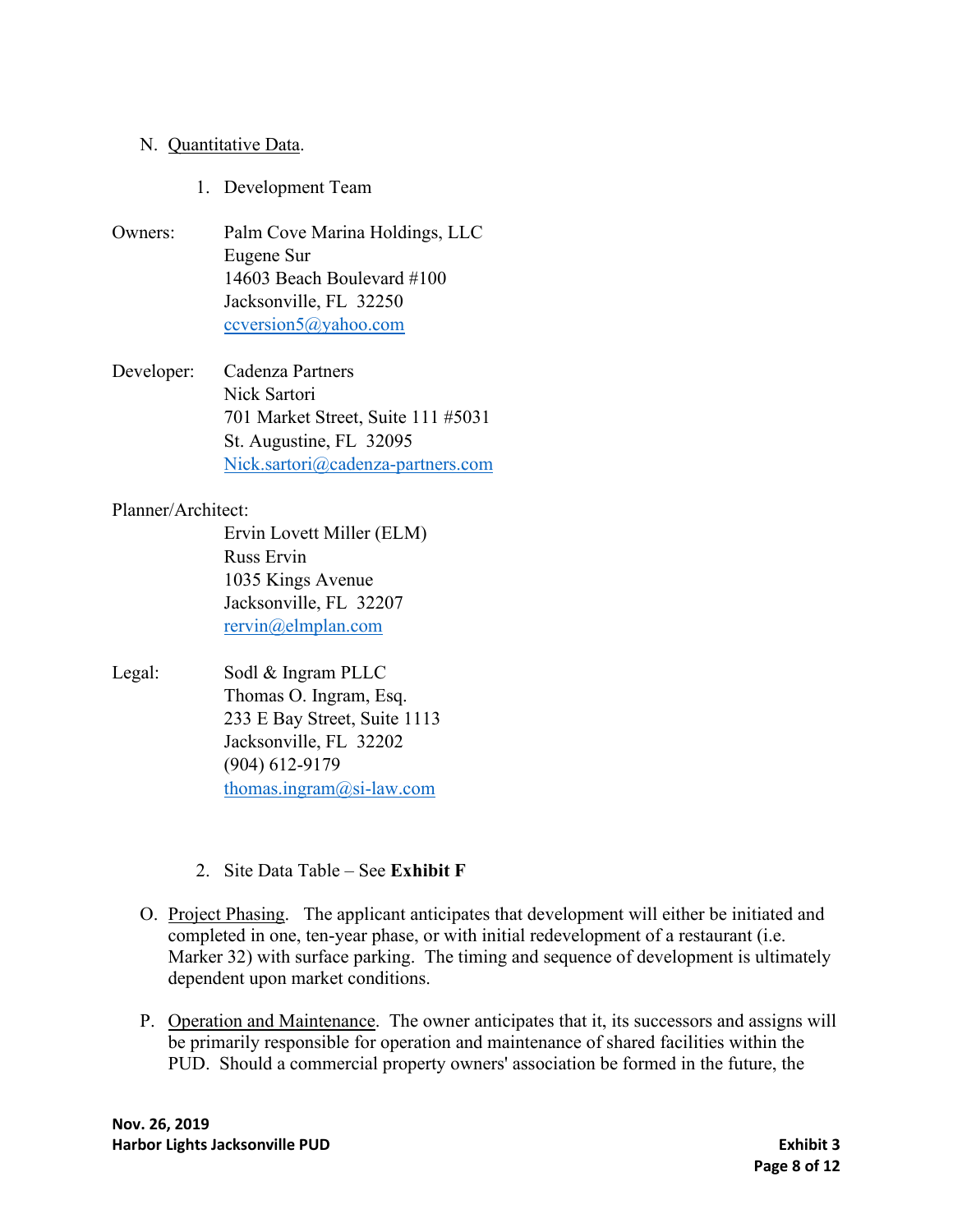property owners' association would be primarily responsible for maintenance of those common facilities not provided, operated or maintained by the City.

- Q. Ingress, Egress and Circulation.
	- 1. Vehicular Access. Vehicular access will be via two access points on Beach Boulevard and an internal connection to the adjacent marina to the east. Beach Boulevard is a Florida Department of Transportation facility, with turning movements subject to review through its driveway connection permit program.
	- 2. Pedestrian Access. The developer will comply with the applicable sidewalk regulations of the Jacksonville Ordinance Code.

## R. Criteria for Review.

1. Consistency with Comprehensive Plan.

The proposed zoning is consistent with the Comprehensive Plan. The proposed zoning is consistent with and furthers the following Goals, Objectives and Policies:

## Future Land Use Element

1.1.22 Future development orders, development permits and plan amendments shall maintain compact and compatible land use, pattern, maintain an increasingly efficient urban service delivery system and discourage urban sprawl as described in the Development Areas and the Plan Category Descriptions of the Operative Provisions.

3.2.1 The City shall promote development of commercial and light/service industrial uses in the form of nodes, corridor development, centers or parks.

CGC- General Intent: Uses should generally be developed in nodal and corridor development patterns.

Mix of Use: Residential uses do not exceed 80% of the development. Area within the PUD shall be reserved and planned for development of at least 21,000 enclosed square feet of nonresidential uses. Using the Jacksonville Planning & Development Department's methodology for evaluating compliance with this policy, it would require that the enclosed square footage of nonresidential development be included in development plans equivalent to a .35 Floor Area Ratio on 25% of the acreage, which is as follows:  $(5.39ac \times 43,560sfac)(.35FAR)(.25) = 20,544 \text{ sf of nonresidental.}$ 

Coastal High Hazard Area policies. All habitable floor space for residential uses shall be constructed at an elevation which is above the elevation of the Coastal High Hazard Area (CHHA). All development within the PUD must also comply with the City's floodplain regulations, which in this case, require a higher finished floor elevation than the elevation of the CHHA. Density is limited in the area identified in the Site Plan as the "CHHA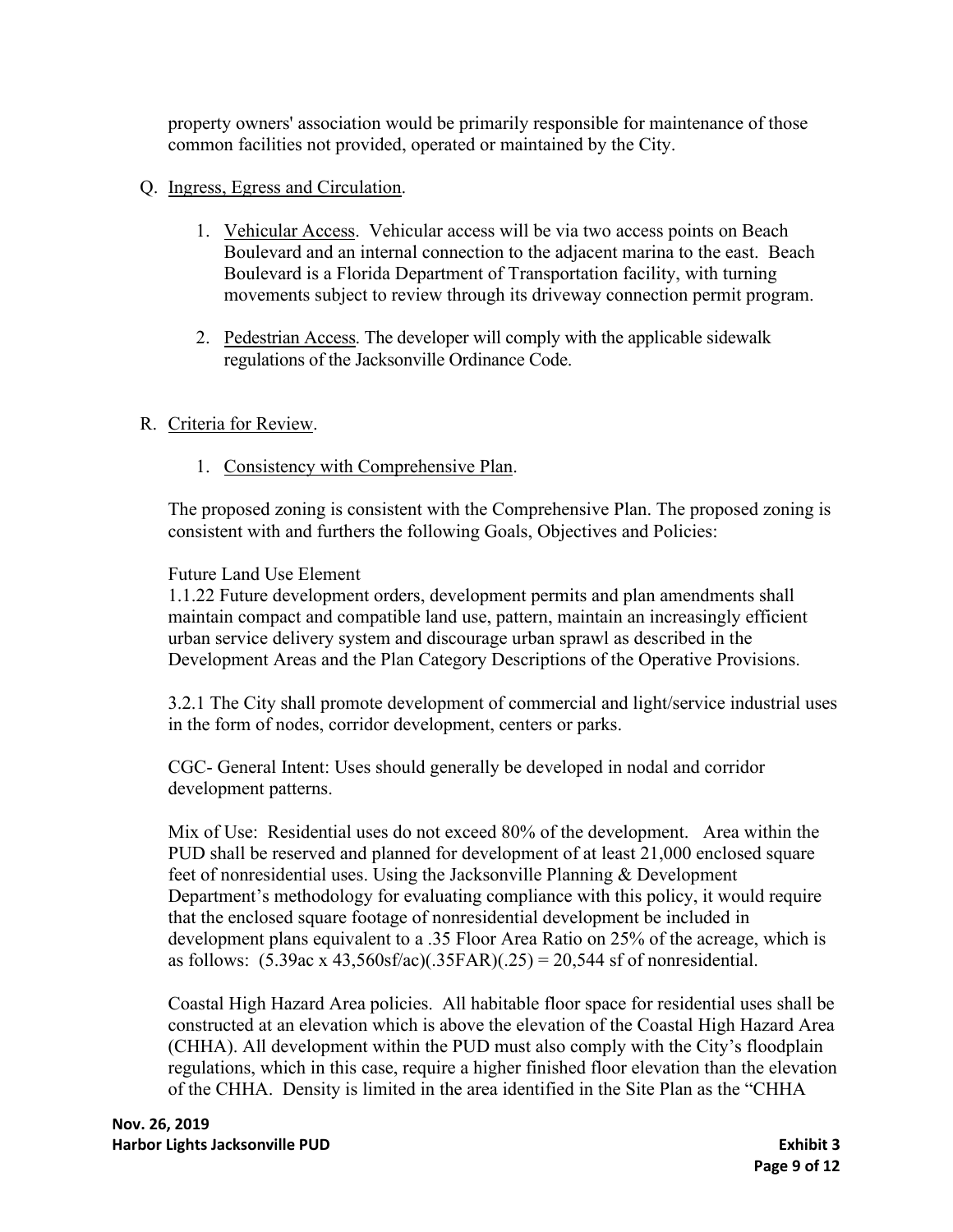Area" to a maximum of 20 dwelling units/acre, unless and until a revised Northeast Florida Hurricane Evacuation Study or other site specific, reliable data and analysis demonstrates that the portion of this area to be developed with residential uses is not within the CHHA. Development in the area identified as the CHHA Area shall be subject to compliance with the shelter contribution requirement for school sites as set forth in Conservation/Coastal Management Element Policies 7.2.5 and 7.2.6.

- 2. Consistency with Concurrency Management System. The proposed PUD will comply with the City's concurrency and mobility management ordinance. A utility availability letter has been provided from JEA.
- 3. Allocation of Residential Land Use. Multi-family uses are primary uses within the CGC land use category, and the proposed Project will comply with the 2030 Comprehensive Plan.
- 4. Internal Compatibility/Vehicular Access. The uses proposed within the Project are compatible with each other. The PUD is intended to allow for integration of multiple uses, vertically and/or horizontally. No incompatible use buffers are required. There is no undue adverse impact on any neighboring use, in that the adjacent marina use is as intense if not more intense than the proposed PUD.
- 5. External Compatibility. The proposed Project is consistent with the existing and planned uses of the surrounding properties, and will not have any avoidable or undue adverse impact on existing or planned surrounding uses. The proposed uses are consistent with the intensity of uses in this area, including the marina to the east and commercial development along Beach Boulevard, a six-lane facility.
- 6. Intensity of Development. The proposed residential density and intensity are consistent with other multiple family waterfront uses in the area. This PUD represents an effort to encourage mixed-use development which provides for the efficient use of limited waterfront along the Intracoastal Waterway.
- 7. Usable open spaces, plazas, recreation areas. Any multi-family uses constructed in the Project shall comply with the requirements of section 656.420(d), Jacksonville Ordinance Code (Sept. 2019), with a minimum of 150 square feet of active recreation area per dwelling unit. Such area may include a boardwalk area, pool/amenity area, and an event lawn. At least 10 percent (10%) of the Project will be open space, which would include any areas used for stormwater retention and the marina area.
- 8. Impact on Wetlands. No wetlands impacts are anticipated to occur; however, any impacts associated with bulkhead and marina development activity would be subject to appropriate review under state and federal regulations.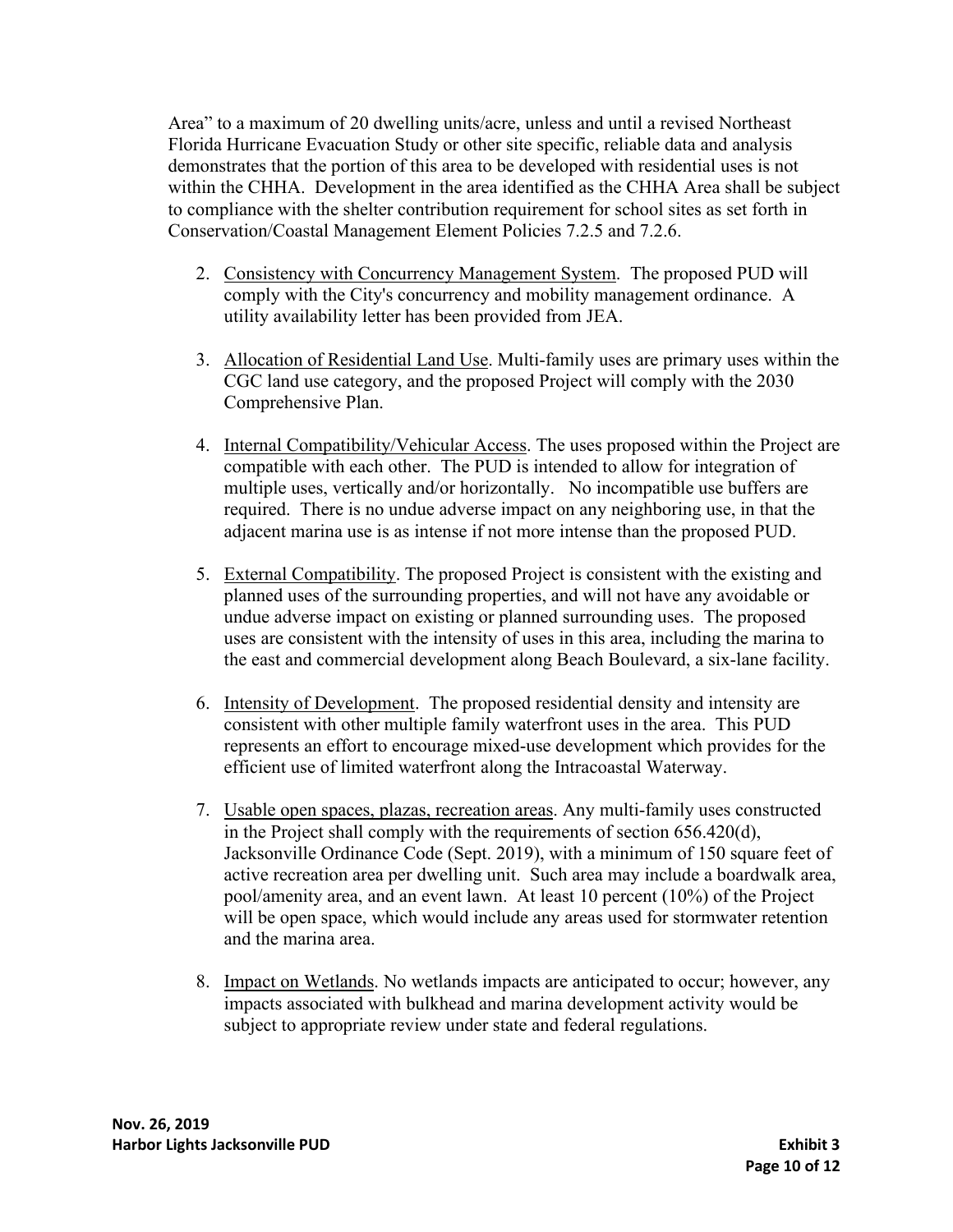- 9. Listed Species Regulations. Development of the Project will comply with the Endangered Species Act and other laws concerning the protection of listed species.
- 10. Off-Street Parking & Loading requirements. See the parking requirements proposed above.
- 11. Sidewalks, Trails and Bikeways. The Project will comply with the applicable requirements of the Zoning Code, 2030 Comprehensive Plan, and Land Development Procedures Manual regarding the provision of sidewalks.
- S. Development Plan Approval.

With each request for verification of substantial compliance with this PUD, a preliminary development plan shall be submitted to the City of Jacksonville Planning and Development Department, identifying all then-existing and proposed uses within the Property, and showing the general layout of the overall Property. In the event of a conflict between the Site Plan and this Written Description, this Written Description shall take precedence.

- T. Existing Site Characteristics. The site is currently used as a temporary dredged spoil site, a golf cart sales center, boat trailer storage, and for Marker 32 restaurant.
- U. Property Tax Parcel Numbers.

0 Beach Boulevard (RE # 177031 0000)(0.59 ac)

14511 Beach Boulevard (RE # 177025 0000)(0.55 ac)

14521 Beach Boulevard (RE # 177029 0100)(0.69 ac)

0 Beach Boulevard (RE # 177029 0000)(0.15 ac)

0 Beach Boulevard (RE # 177029 0010)(0.23 ac)

0 Beach Boulevard (RE # 177022 0200)(2.4 ac)

14537 Beach Boulevard (RE 177026 0000)(1.08 ac)

14539 Beach Boulevard (RE 177023 0000)(1.04 ac)

14549 Beach Boulevard (RE 177024 0000)(1.06 ac)

V8